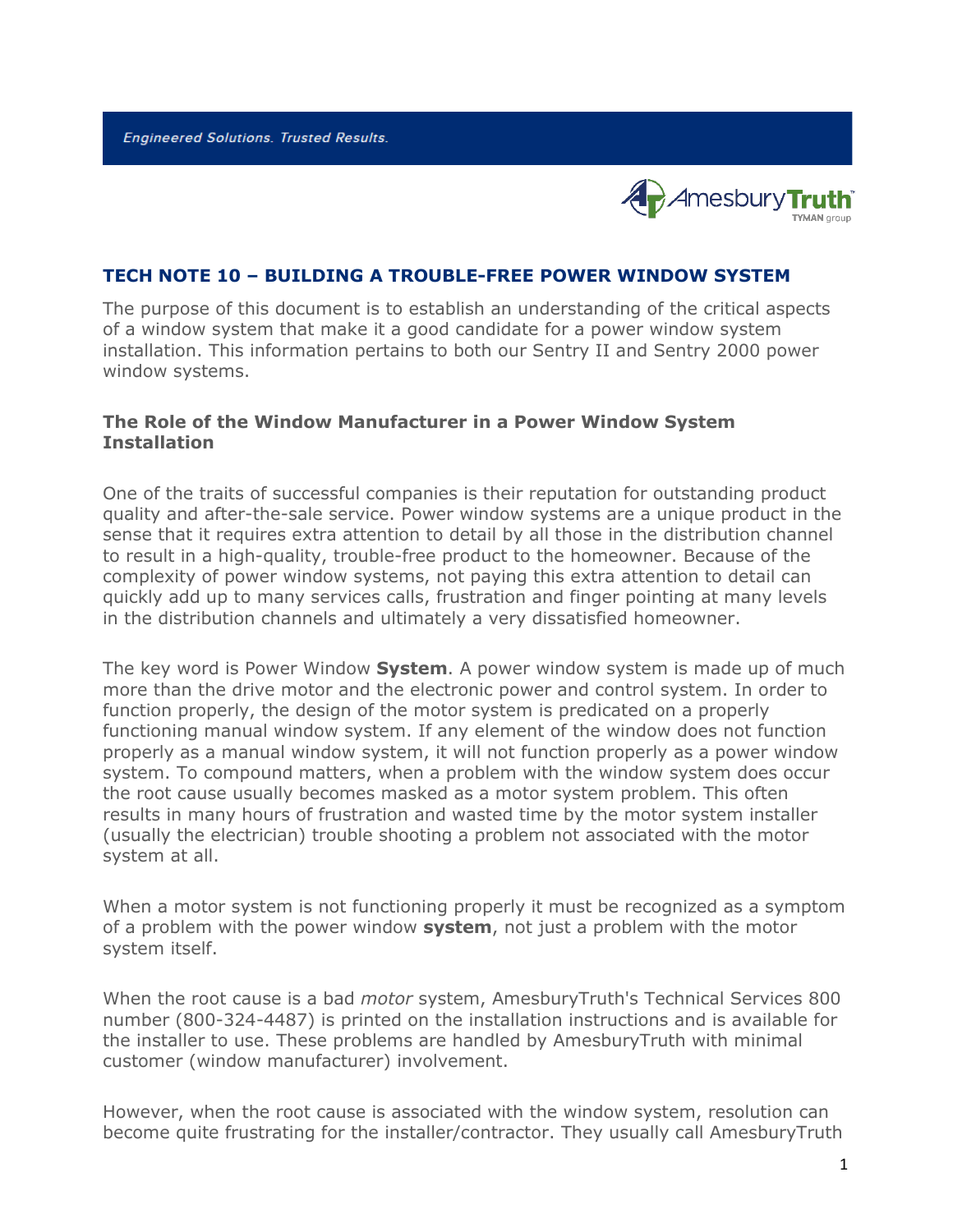with the symptom of a non-functioning motor system. After speaking with a AmesburyTruth Technical Services representative, the motor system installer (usually an electrician) becomes unsure whose problem it really is, so they turn it back over to the contractor. The contractor may have to relearn all the facts before knowing who to contact for resolution. Many times, the actual problem can be complex and unfamiliar to the installer/contractor therefore high levels of frustration can result.

AmesburyTruth Technical service personnel do their best to trouble shoot and explain what we think the problem is. At this point the window manufacturer's field service and/or dealer personnel usually get involved.

Most window system problems occur when the window size and weight fall outside of the specifications of the manual hardware system.

When hardware specifications are exceeded the operation of the window system as a *manual* unit can be acceptable to the window manufacturer, however this will usually result in a troublesome installation when a *motor system* is applied.

Therefore, an important role of the window manufacturer is to ensure the window size and type being requested as a power window system is a good candidate for a motorized window application before accepting the order. Said another way, it is vitally important that the window size and weight fall within the parameters of the manual window hardware as established by the hardware manufacturer.

The following is a list of the most common problems encountered with power window systems and an explanation of why it negatively affects the window system:

# **1. The importance of using the proper hinge size on an awning window**

A common problem is under-sized awning window hinges. It is very important for proper power window system operation that any awning window be properly hinged. What we mean by this is that proper operation of AmesburyTruth's power window systems is predicated on an awning window system using a properly sized counterbalance hinge to suit the sash height and weight. Two examples of counterbalance awning hinges in AmesburyTruth's product line is our 13 series two bar hinges and 34 series four bar hinges.

When properly sized to the awning sash height and weight, the hinge counterbalances the sash weight throughout its full range of motion. If the hinge is too small for the sash height or weight (under hinged), the awning sash will have a tendency to want to close under its own weight. Under these circumstances sash chatter can result. (For more information on sash chatter, see Tech Note #2)

When a power window system is installed on an under-hinged awning window the weight of the window is pushing the operator closed at the same time the motor system is trying to drive the operator to pull the window closed. This condition causes